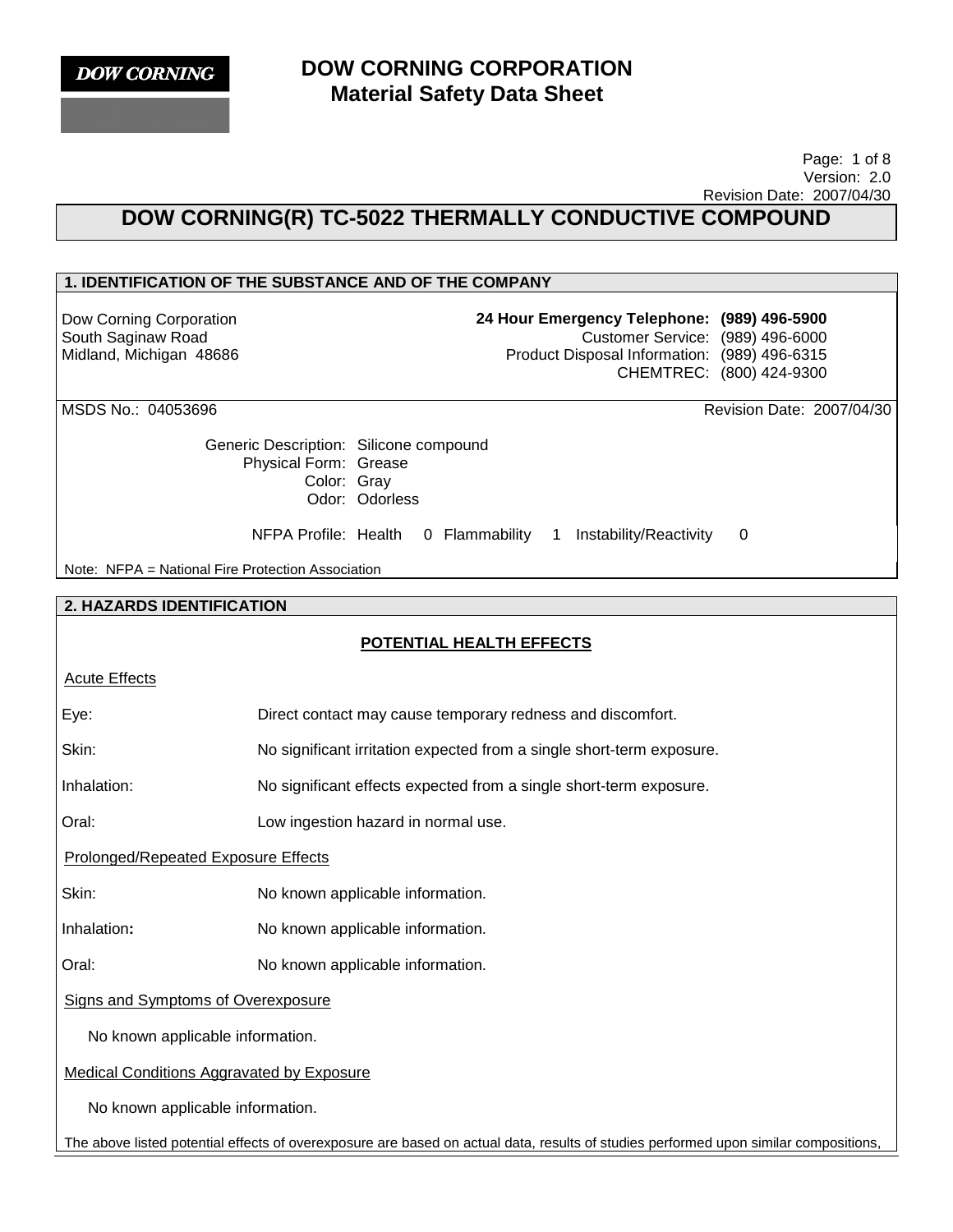#### Page: 2 of 8 Version: 2.0 Revision Date: 2007/04/30

# **DOW CORNING(R) TC-5022 THERMALLY CONDUCTIVE COMPOUND**

component data and/or expert review of the product. Please refer to Section 11 for the detailed toxicology information.

### **3. COMPOSITION/INFORMATION ON INGREDIENTS**

None present. This is not a hazardous material as defined in the OSHA Hazard Communication Standard.

## **4. FIRST AID MEASURES**

| Eye:                | Immediately flush with water.  |
|---------------------|--------------------------------|
| Skin:               | No first aid should be needed. |
| Inhalation:         | No first aid should be needed. |
| Oral:               | No first aid should be needed. |
| Notes to Physician: | Treat symptomatically.         |

#### **5. FIRE FIGHTING MEASURES**

| Flash Point:                     | 215.6 °F / 102 °C (Seta Closed Cup)                                                                                                                                                                                                                                           |
|----------------------------------|-------------------------------------------------------------------------------------------------------------------------------------------------------------------------------------------------------------------------------------------------------------------------------|
| <b>Autoignition Temperature:</b> | Not determined.                                                                                                                                                                                                                                                               |
| Flammability Limits in Air:      | Not determined.                                                                                                                                                                                                                                                               |
| Extinguishing Media:             | On large fires use dry chemical, foam or water spray. On small fires use carbon dioxide<br>(CO2), dry chemical or water spray. Water can be used to cool fire exposed containers.                                                                                             |
| Fire Fighting Measures:          | Self-contained breathing apparatus and protective clothing should be worn in fighting large<br>fires involving chemicals. Determine the need to evacuate or isolate the area according to<br>your local emergency plan. Use water spray to keep fire exposed containers cool. |
| Unusual Fire Hazards:            | None.                                                                                                                                                                                                                                                                         |

**6. ACCIDENTAL RELEASE MEASURES**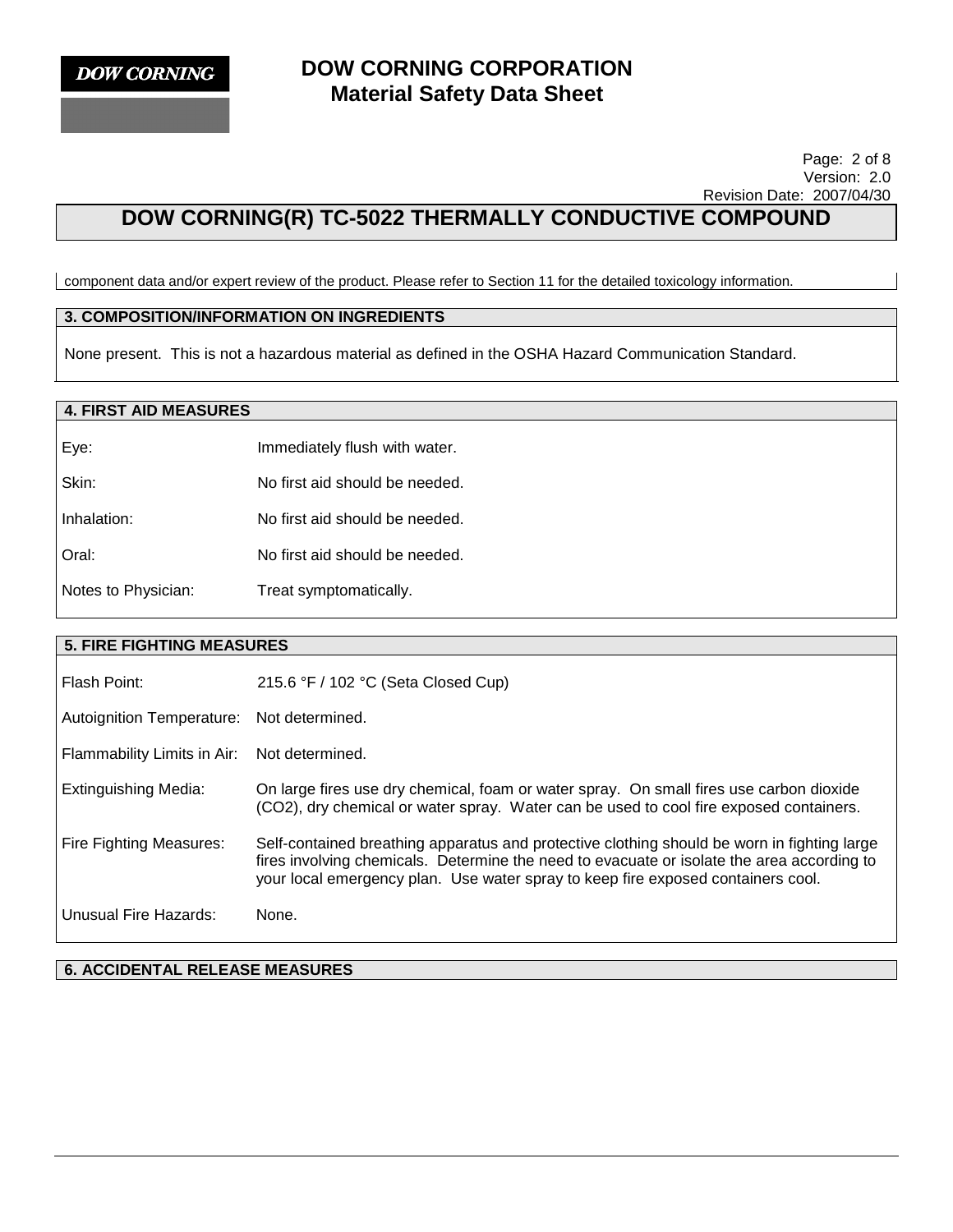**DOW CORNING** 

## **DOW CORNING CORPORATION Material Safety Data Sheet**

 Page: 3 of 8 Version: 2.0 Revision Date: 2007/04/30

# **DOW CORNING(R) TC-5022 THERMALLY CONDUCTIVE COMPOUND**

Containment/Clean up: Observe all personal protection equipment recommendations described in Sections 5 and 8. Wipe up or scrape up and contain for salvage or disposal. Clean area as appropriate since spilled materials, even in small quantities, may present a slip hazard. Final cleaning may require use of steam, solvents or detergents. Dispose of saturated absorbant or cleaning materials appropriately, since spontaneous heating may occur. Local, state and federal laws and regulations may apply to releases and disposal of this material, as well as those materials and items employed in the cleanup of releases. You will need to determine which federal, state and local laws and regulations are applicable. Sections 13 and 15 of this MSDS provide information regarding certain federal and state requirements.

Note: See section 8 for Personal Protective Equipment for Spills. Call (989) 496-5900, if additional information is required.

## **7. HANDLING AND STORAGE**

Use with adequate ventilation. Avoid eye contact.

Use reasonable care and store away from oxidizing materials.

## **8. EXPOSURE CONTROLS / PERSONAL PROTECTION**

#### **Component Exposure Limits**

There are no components with workplace exposure limits.

## **Engineering Controls**

Local Ventilation: Recommended. General Ventilation: Recommended.

## **Personal Protective Equipment for Routine Handling**

Eyes: Use proper protection - safety glasses as a minimum.

Skin: Washing at mealtime and end of shift is adequate.

Suitable Gloves: Handle in accordance with good industrial hygiene and safety practices.

Inhalation: No respiratory protection should be needed.

Suitable Respirator: None should be needed.

## **Personal Protective Equipment for Spills**

Eyes: Use proper protection - safety glasses as a minimum.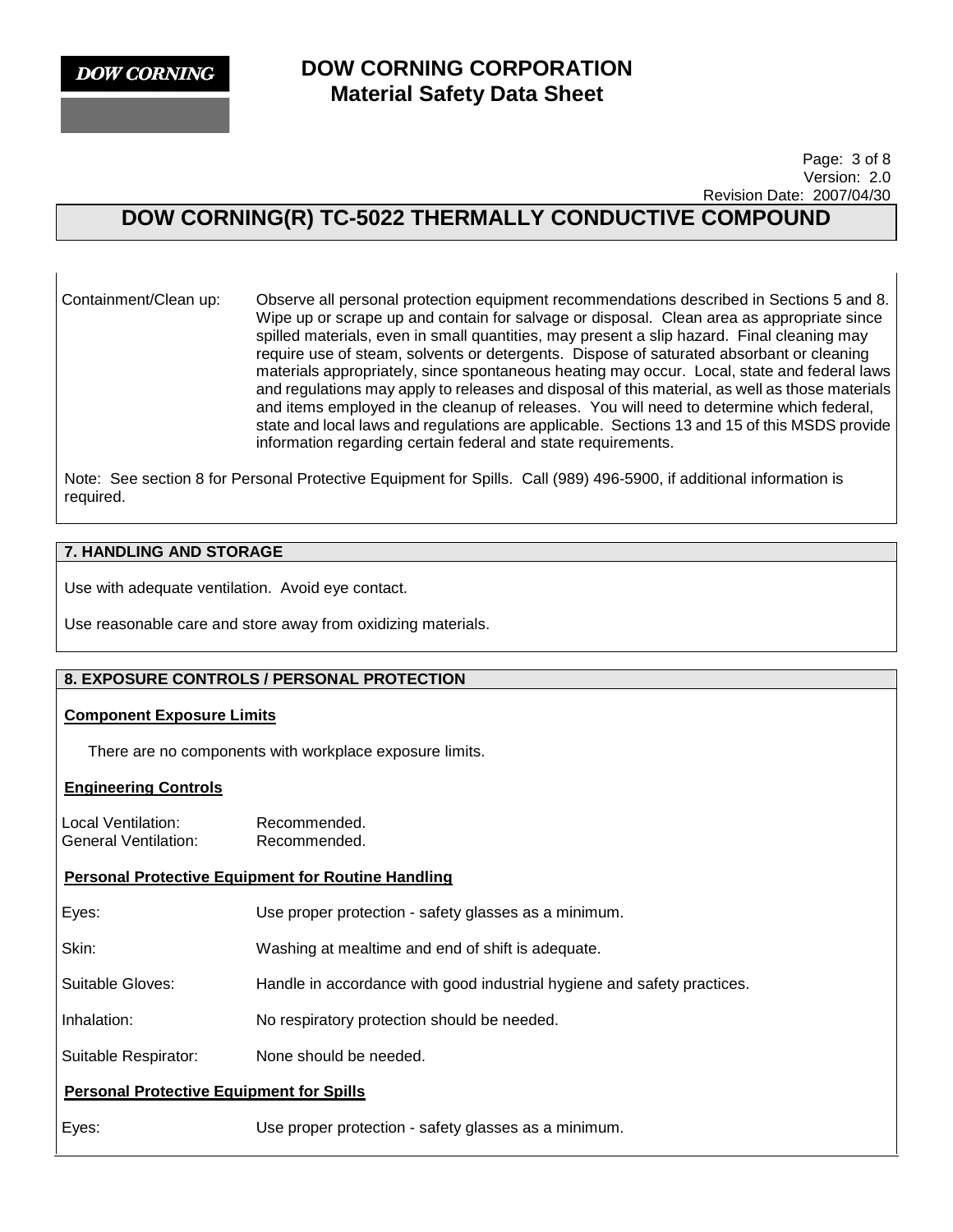

#### Page: 4 of 8 Version: 2.0 Revision Date: 2007/04/30

# **DOW CORNING(R) TC-5022 THERMALLY CONDUCTIVE COMPOUND**

Skin: Washing at mealtime and end of shift is adequate.

Inhalation/Suitable Respirator: No respiratory protection should be needed.

Precautionary Measures: Avoid eye contact. Use reasonable care.

Note: These precautions are for room temperature handling. Use at elevated temperature or aerosol/spray applications may require added precautions.

## **9. PHYSICAL AND CHEMICAL PROPERTIES**

| Physical Form: Grease                       |                                                  |
|---------------------------------------------|--------------------------------------------------|
| Color: Gray                                 |                                                  |
|                                             | Odor: Odorless                                   |
| Specific Gravity @ 25°C: 3.25               |                                                  |
|                                             | Viscosity: Not determined.                       |
| Freezing/Melting Point: Not determined.     |                                                  |
|                                             | Boiling Point: Not determined.                   |
| Vapor Pressure @ 25°C: Not determined.      |                                                  |
|                                             | Vapor Density: Not determined.                   |
| Solubility in Water: Not determined.        |                                                  |
|                                             | pH: Not determined.                              |
| Volatile Content: Not determined.           |                                                  |
|                                             | Flash Point: 215.6 °F / 102 °C (Seta Closed Cup) |
| Autoignition Temperature: Not determined.   |                                                  |
| Flammability Limits in Air: Not determined. |                                                  |

Note: The above information is not intended for use in preparing product specifications. Contact Dow Corning before writing specifications.

| <b>10. STABILITY AND REACTIVITY</b>                                                                                                                                                                                             |                                          |  |  |  |
|---------------------------------------------------------------------------------------------------------------------------------------------------------------------------------------------------------------------------------|------------------------------------------|--|--|--|
| <b>Chemical Stability:</b>                                                                                                                                                                                                      | Stable.                                  |  |  |  |
| Hazardous<br>Polymerization:                                                                                                                                                                                                    | Hazardous polymerization will not occur. |  |  |  |
| Conditions to Avoid:                                                                                                                                                                                                            | None.                                    |  |  |  |
| Materials to Avoid:<br>Oxidizing material can cause a reaction.                                                                                                                                                                 |                                          |  |  |  |
| <b>Hazardous Decomposition Products</b>                                                                                                                                                                                         |                                          |  |  |  |
| Thermal breakdown of this product during fire or very high heat conditions may evolve the following decomposition<br>products: Carbon oxides and traces of incompletely burned carbon compounds. Silicon dioxide. Formaldehyde. |                                          |  |  |  |

Hydrogen. Metal oxides.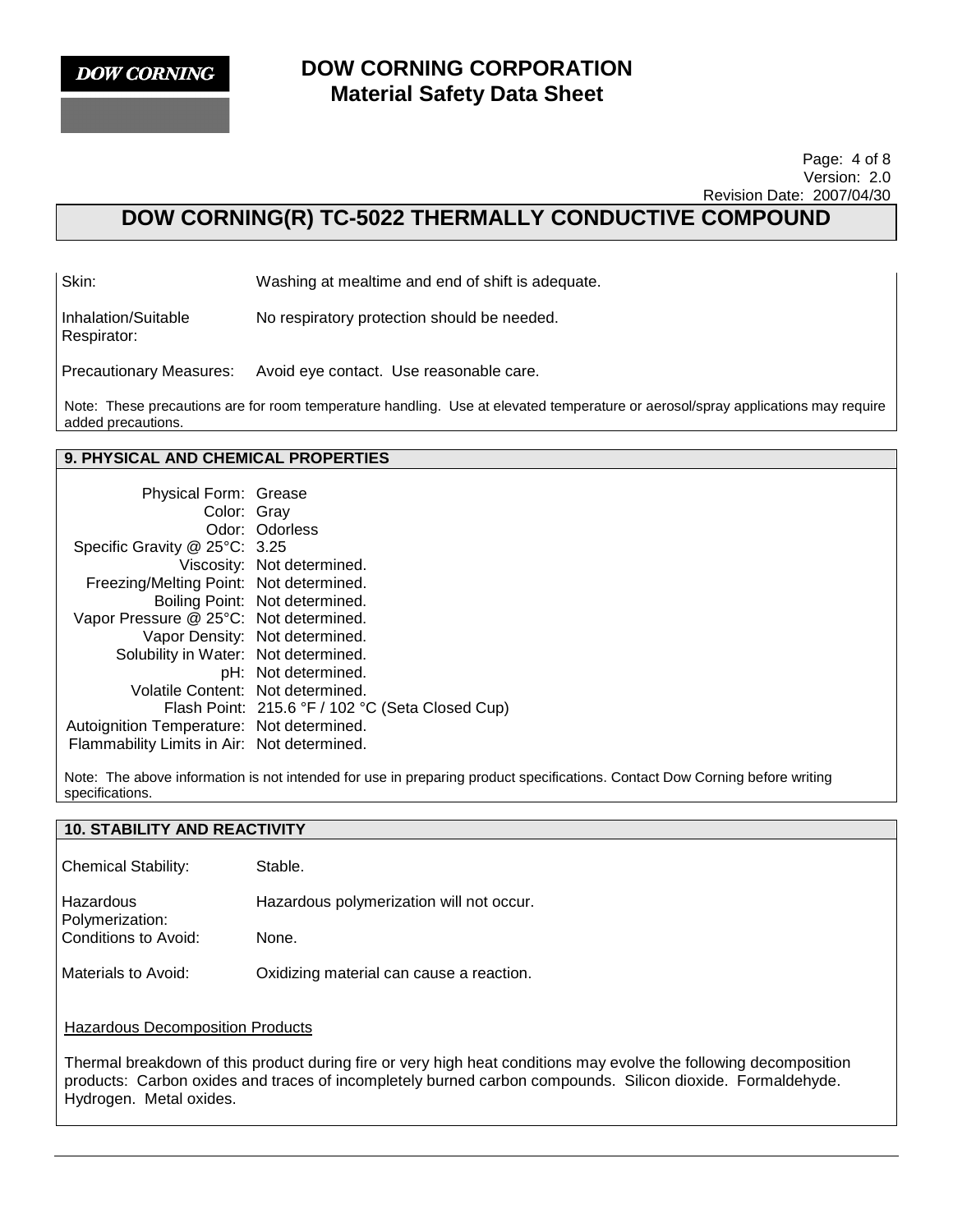

#### Page: 5 of 8 Version: 2.0 Revision Date: 2007/04/30

# **DOW CORNING(R) TC-5022 THERMALLY CONDUCTIVE COMPOUND**

## **11. TOXICOLOGICAL INFORMATION**

#### **Component Toxicology Information**

Inhalation of fumes may result in metal fume fever, a flu-like illness with symptoms of metallic taste, fever and chills, aches, chest tightness, and cough.

This material contains zinc oxide. Zinc oxide produced adverse developmental effects when fed to rats at 200 mg/kg/day for 21 days prior to mating and throughout pregnancy. However, no adverse effects were observed at a dose of 100 mg/kg/day for the same duration.

#### **Special Hazard Information on Components**

No known applicable information.

#### **12. ECOLOGICAL INFORMATION**

#### **Environmental Fate and Distribution**

Complete information is not yet available.

#### **Environmental Effects**

Complete information is not yet available.

#### **Fate and Effects in Waste Water Treatment Plants**

Complete information is not yet available.

| <b>Ecotoxicity Classification Criteria</b>                                                            |            |                    |       |  |
|-------------------------------------------------------------------------------------------------------|------------|--------------------|-------|--|
| Hazard Parameters (LC50 or EC50)                                                                      | High       | Medium             | Low   |  |
| Acute Aquatic Toxicity (mg/L)                                                                         | <=1        | l >1 and <=100     | >100  |  |
| <b>Acute Terrestrial Toxicity</b>                                                                     | $\leq$ 100 | l >100 and <= 2000 | >2000 |  |
| This table is adapted from "Environmental Toxicology and Risk Assessment", ASTM STP 1179, p.34, 1993. |            |                    |       |  |

This table can be used to classify the ecotoxicity of this product when ecotoxicity data is listed above. Please read the other information presented in the section concerning the overall ecological safety of this material.

#### **13. DISPOSAL CONSIDERATIONS**

#### **RCRA Hazard Class (40 CFR 261)**

When a decision is made to discard this material, as received, is it classified as a hazardous waste? No

State or local laws may impose additional regulatory requirements regarding disposal.Call (989) 496-6315, if additional information is required.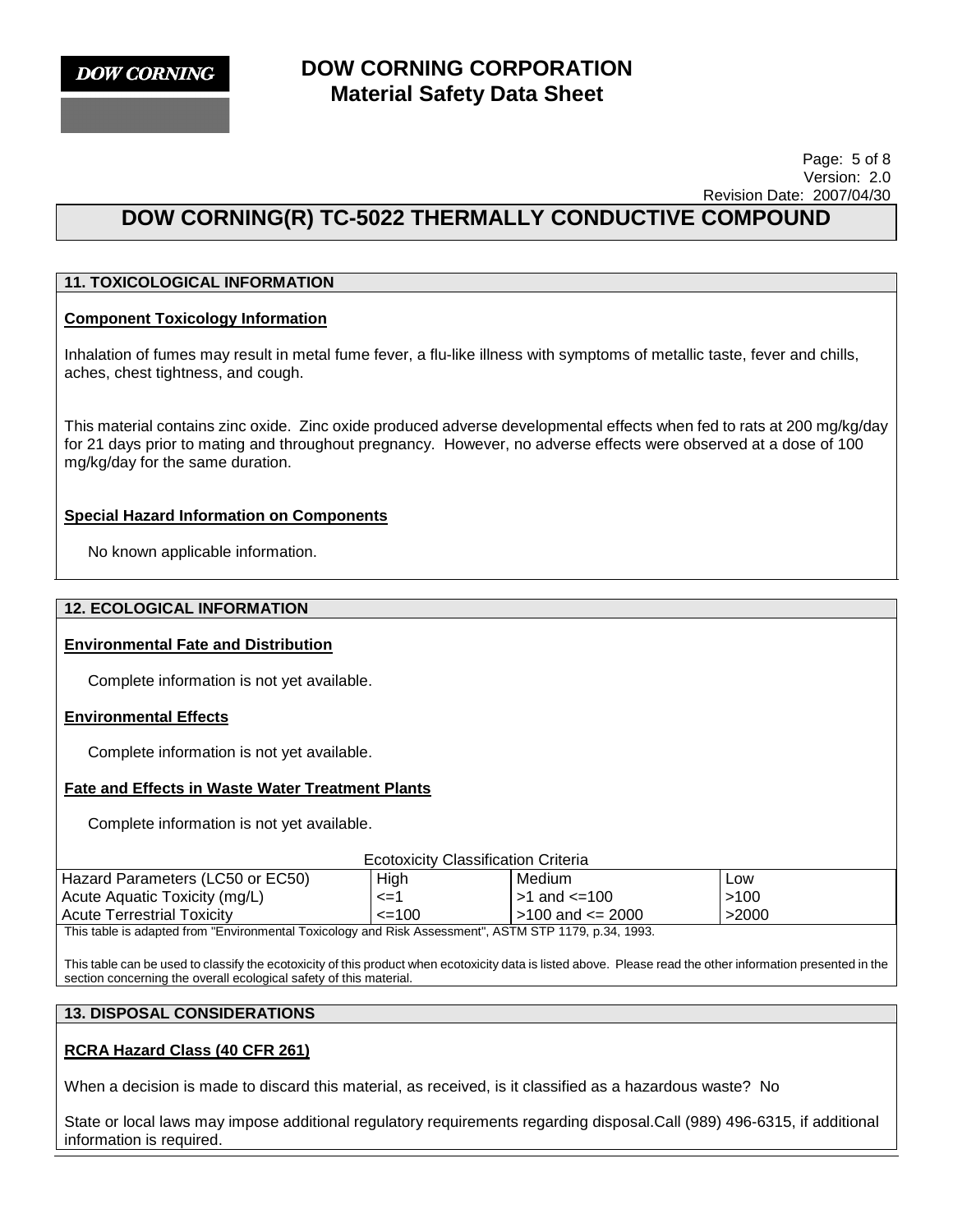#### Page: 6 of 8 Version: 2.0 Revision Date: 2007/04/30

# **DOW CORNING(R) TC-5022 THERMALLY CONDUCTIVE COMPOUND**

## **14. TRANSPORT INFORMATION**

#### **DOT Road Shipment Information (49 CFR 172.101)**

Not subject to DOT.

#### **Ocean Shipment (IMDG)**

Not subject to IMDG code.

#### **Air Shipment (IATA)**

Not subject to IATA regulations.

Call Dow Corning Transportation, (989) 496-8577, if additional information is required.

### **15. REGULATORY INFORMATION**

Contents of this MSDS comply with the OSHA Hazard Communication Standard 29 CFR 1910.1200.

TSCA Status: All chemical substances in this material are included on or exempted from listing on the TSCA Inventory of Chemical Substances.

> The United States Environmental Protection Agency (USEPA) has established a Significant New Use Rule (SNUR) for the proprietary metal oxide in this product at 40 CFR 721.10044. For further assistance, contact the Regulatory Compliance Department of Dow Corning Corporation.

#### **EPA SARA Title III Chemical Listings**

**Section 302 Extremely Hazardous Substances (40 CFR 355):**  None.

**Section 304 CERCLA Hazardous Substances (40 CFR 302):**  None.

#### **Section 311/312 Hazard Class (40 CFR 370):**

Acute: No Chronic: No Fire: No Pressure: No Reactive: No

#### **Section 313 Toxic Chemicals (40 CFR 372):**

None present or none present in regulated quantities.

Note: Chemicals are listed under the 313 Toxic Chemicals section only if they meet or exceed a reporting threshold.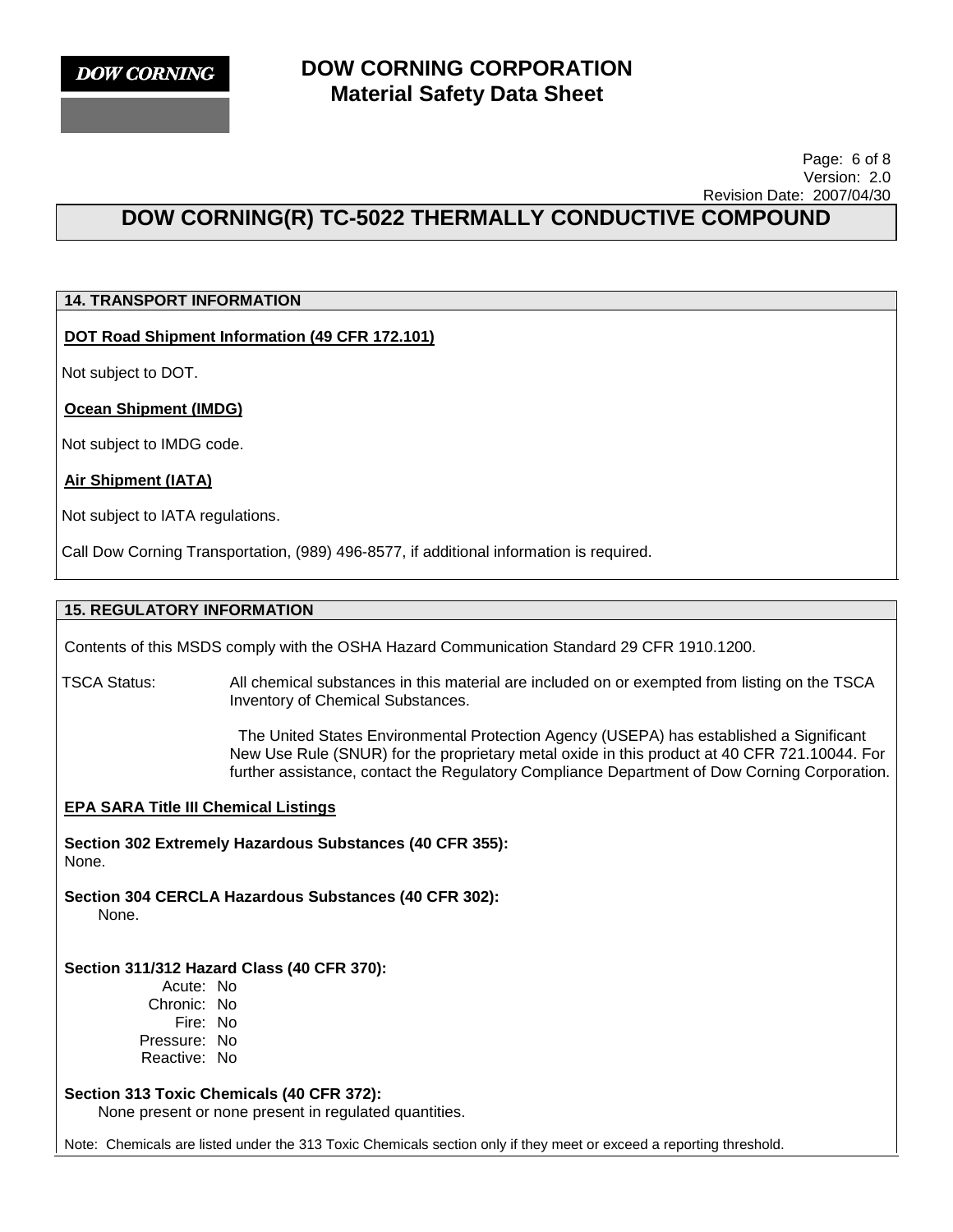#### Page: 7 of 8 Version: 2.0 Revision Date: 2007/04/30

# **DOW CORNING(R) TC-5022 THERMALLY CONDUCTIVE COMPOUND**

## **Supplemental State Compliance Information**

### **California**

Warning: This product contains the following chemical(s) listed by the State of California under the Safe Drinking Water and Toxic Enforcement Act of 1986 (Proposition 65) as being known to cause cancer, birth defects or other reproductive harm.

None known.

#### **Massachusetts**

No ingredient regulated by MA Right-to-Know Law present.

#### **New Jersey**

| <b>CAS Number</b>             | Wt %          | Component Name                 |
|-------------------------------|---------------|--------------------------------|
| NJ TSRN<br>14962700-639<br>6Р | >60.0         | Metal oxide                    |
| NJ TSRN<br>14962700-639<br>7P | 15.0 - 40.0   | <b>Treated filler</b>          |
| NJ TSRN<br>14962700-639<br>8Ρ | 15.0 - 40.0   | <b>Treated filler</b>          |
| 134971-32-7                   | $1.0 - 5.0$   | Dimethyl, Methyldecyl Siloxane |
| Pennsylvania                  |               |                                |
| <b>CAS Number</b>             | <u>Wt %</u>   | <b>Component Name</b>          |
| <b>Trade Secret</b>           | >60.0         | Metal oxide                    |
| Trade Secret                  | $15.0 - 40.0$ | <b>Treated filler</b>          |

Trade Secret 15.0 - 40.0 Treated filler